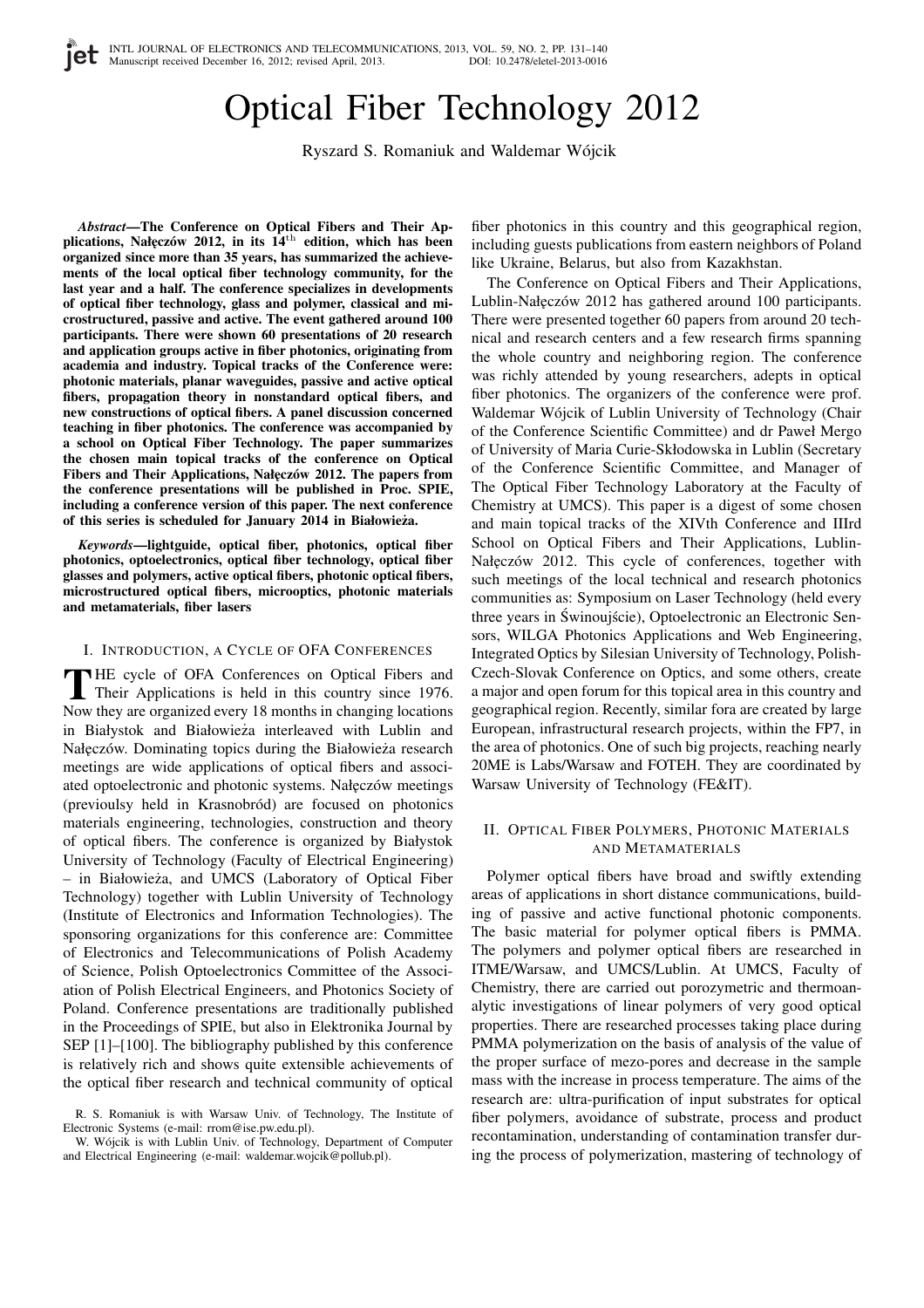optical polymers and plastic optical fibers, lowering of optical losses in polymers, mastering of effective refraction changes in optical fiber polymers, pulling of optical fibers of designed structure (classical, microstructured, doped, impregnated, etc.), mastering of technology of ultimately regular, non-distorted polymer photonic optical fibers.

Photonic crystals are periodic, refractive optical nanostructures, with the aim to influence the movement of photons in a similar way the periodicity in semiconductor crystals are influencing the movement of electrons. Photonic crystals feature a photonic band gap. Allowed and forbidden directions of light propagation are determined by diffractive phenomena. This feature is a cause of such phenomena as inhibition of spontaneous light emission from a source, existence of lossless mirrors reflecting light in all directions, and low loss propagation of light beam along the allowed direction of propagation determined by the photonic crystal axis and by the dimension of the allowed band. The characteristic dimension of a photonic crystal is comparable with half wavelength of propagated light. (i.e. 200 – 800 nm). A Bragg grating is an example of an isotropic, single dimension photonic crystal (photonic bandgap is in one dimension). Anisotropic Bragg gratings work as optical keys. Single dimensional crystals are used in thin film optics. A holey optical fiber is an example of two-dimensional photonic crystal. These fibers are used for research on nonlinear propagation effects and guidance of wavelengths outside the transparency band of the fiber material. The work on microstructural optical fibers and photonic crystals are carried on in ITME and UMCS. The interest is also in nonlinear photonic crystals.

Optical metamaterials is a class of materials designed for direct interaction with waves starting from terahertz (millimeter and submillimeter waves), via the IR up to visible. The periodic structure of the material is performed from individual, resonant nano-cavities, which exchange energy with a passingby photon. Characteristic dimension of an optical metamaterial is of the order of single nano-meters. The structures of metamaterial (meta-atoms) react to photons analogously like atoms and ions. Small size of the characteristic dimension makes metamaterials homogeneous. They exhibit artificial magnetism for optical frequencies, differently to classical materials. This leads potentially to materials of negative refraction in optical domain. Research on metamaterials for photonics are carried out at UW, ITME and some other places.

## III. ACTIVE OPTICAL FIBERS, FIBER AMPLIFIERS AND LASERS

Optical fiber lasers, are to some extent competitors, and in other sense, a supplement of semiconductor lasers. Semiconductor laser must be, in majority of cases, coupled to an optical fiber. The coupler has a confined value of the energy efficiency. An active optical fiber, which is a key component of an optical fiber laser, is in a natural way, and almost lossless, coupled to a transmission fiber. The power generated in optical fiber lasers is now considerable, what means that it is comparatively easy to cross the threshold of fiber nonlinearity, in a single mode glass optical fiber.

The quality of the fundamental mode is high and there is usually no need to extract the single mode beam out of the fiber. To build a fiber laser, classical filaments are used, as well as microstructural, from photonic crystals. A similar situation is in the domain of semiconductor lasers. They can be manufactured in a classical way as a heterostructure, or from a microstructured semiconductor. Keeping the state of polarization in a fiber laser requires the usage of a polarization maintaing optical fiber. Active polarizing optical fibers can be optical or photonic, made of classical glass or polymer, photonic crystal or a metamaterial. Such optical fibers passive and active, optical and photonic, glass and polymer, made for building various kinds of optical fiber amplifiers and lasers, are manufactured my MCVD and preform assembly in the Laboratory of Optical Fiber Technoloft at the Faculty of Chemisty of the UMCS in Lublin. Polymer, microstructural optical fibers are used to build optical fiber lasers at Wrocław University of Technology and at some other technological centers of optical fiber photonics in this country (Białystok, Warsaw). Photonic Optical fibers with full (filled) core are manufactured by positioning a regular set of capillaries around a doped core preform rod. The active core is done by a classical MCVD method, supplemented by a process of wet doping with rare earths, typically with erbium or/and neodymium. Addition of  $Al<sub>2</sub>O<sub>3</sub>$  prevents the effect of unfavorable active ion clustering in the host glass. If the fiber is to serve for writhing a Bragg grating, it is doped additionally by  $GeO<sub>2</sub>$ . Some of fibers may be hydrogenised. A considerable increase of the refraction in a doped core in such a way is compensated for by the doping of fluorine. The final value of refraction to be obtained is close to an average core refraction which is near to the value for pure silica glass. Active photonic fiber may be manufactured as polarization maintaining by positioning of stress members at both sides of the active core.

Characterization of active optical fibers embraces calculations and measurements of active cross sections for the absorption and emission. The spectra are measured by fiber oriented typical spectroscopic methods. Additionally, the emission spectrum may be measured by the usage of a broadband light source. Standard active optical fibers have emission spectra in telecommunication windows (bands). Sensors oriented, but also microstructural, optical fibers may heve emission spectra in different regions, like visible and/or MIR and FIR. Active telecommunicatin optical fibers are pumped typically by a laser diode (or several laser diodes) for the wavelength of 980 nm for erbium doping, and 808 nm for neodymium doping. The measured absorption spectra are approximated by the Spline or Gauss type functions (or other ones). The classical, but simplified Ladenburg – Fuchbauer method is used to calculate the active cross sections. Optical pump should provide a signal which covers maximally the spectra region of the absorption band. Pumping effectiveness is measured by the coverage integral. To calculate the active cross sections for absorption and emission, the following data are needed: parameters of the active cross sections for absorption and emission, active dopants concentrations and distribution, and life time of the inversion state. The coverage integral is a function of wavelength which depends on the active dopant.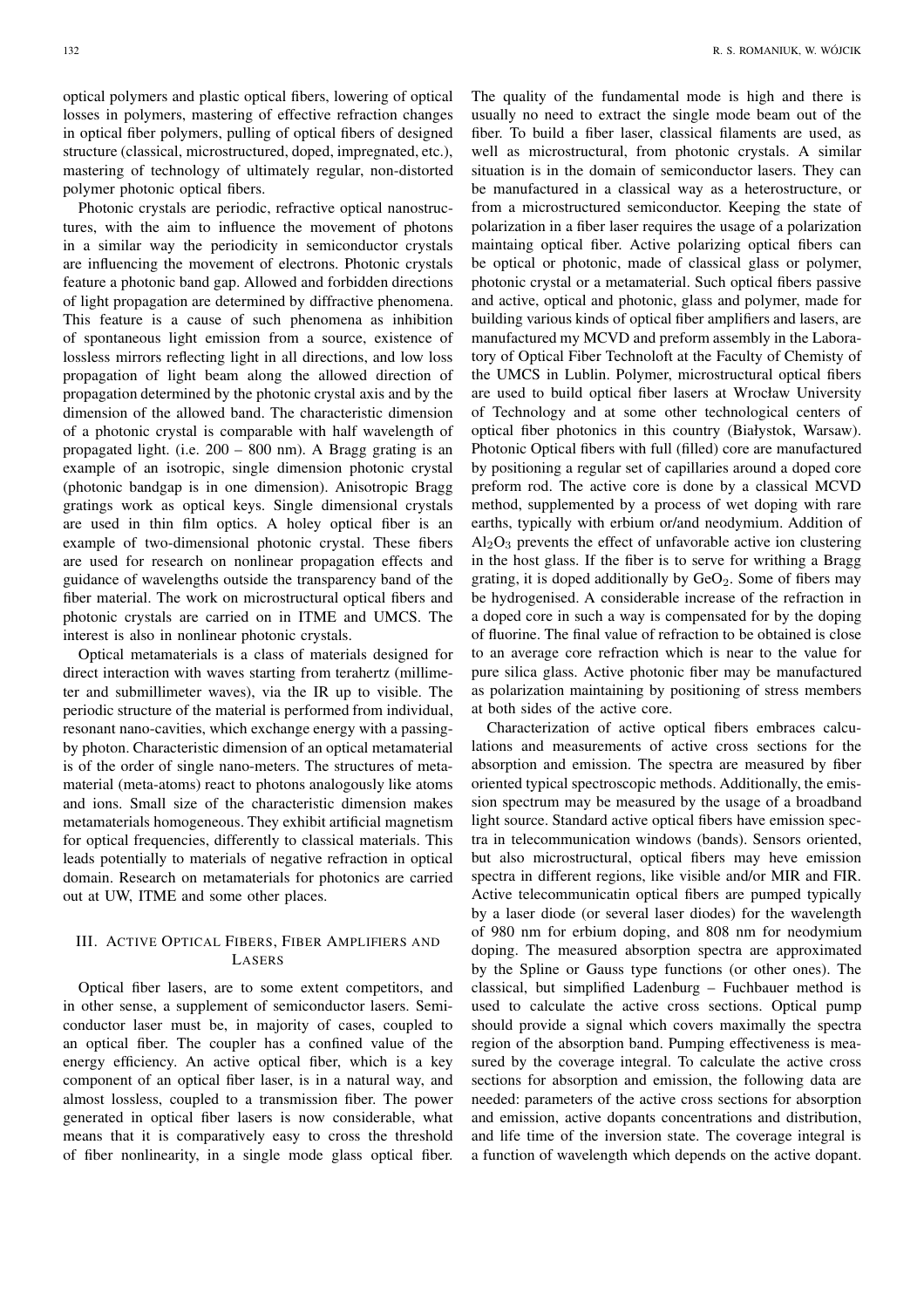The coverage integral may be optimized in different directions, for example to measure and make its non-dependence on the wavelength (spectral immunization), or just oppositely to make this function very spectrally selective, or to make this characteristic of a spectral discriminator type, of a type of low band or up band spectral filter.

An optical fiber laser may work in different configurations of its resonator: internal, external, loop. etc. The loop configuration has a length of fiber configured as a loop with WDM multiplexer and demultiplexer, optical isolator, and optionally, for example polarizer, polarization controller (or any other inserted component compatible with optical fiber, like graphene layer, etc). The optical circuit is powered by an optical pump and its work is evaluated by an optical spectrum analyzer – OSA. Internal polarizer enables setting and precise tuning of the generated wavelength, in the range of a fraction of nm. A thin film graphene component (used as a saturable absorber), attached to the end face of an active fiber, it is possible to coordinate the modes during a pulsed regime of laser work. Research work on microstructured active optical fibers and construction of fiber lasers are carried out at Wrocław University of Technology (prof. E. Beres-Pawlik). ´

# IV. PHOTONIC OPTICAL FIBERS – NEMATIC AND SMECTIC FERROELECTRIC

Photonic optical fibers, microstructural, are made of glass or polymers. Microstructural construction, in a form of a two dimensional matrix which builds the structure of a photonic crystal, is a basis of photonic bandgap limited propagation of the EM wave in the fiber. A defect in the structure, filled or empty, is localized as a core. There are two distinct propagation mechanisms, which can be switchable in a photonic crystal optical fiber impregnated with liquid crystal. Propagation based on modified method of effective refraction relies on that the integrated refraction from the whole propagation area is bigger than in the area of the evanescent wave (the area of microstructure matrix). In the photonic method of propagation, the area of propagated wave has lower refraction than the area of the evanescent wave – which is the area of the microstructure. The direction of allowed propagation is indicated along the fiber axis by the Bragg diffraction mechanism – the existence of a prohibited photonic bandgap effective in all other directions but fiber axis. Classical photonic optical fibers are not filled – they are empty. In a sense, that the microstructure is not filled. But they may be filled with gases or liquids for sensing or optical effects, which define additional functions of such fibers. Filling a holey optical fiber with a liquid crystal of ferroelectric properties makes this fiber highly susceptible to external reactions of electric fields ,magnetic fields, temperature, pressure and mechanical perturbations, as well as polarization of propagated or external light. Research on microstructural optical fibers combined and/or connected with liquid crystal holey fibers is carried out at the Faculty of Physics of WUT (prof. T. Woliński, prof. A. Domański). Dynamic functional phenomena are possible in such fibers, involving propagation and polarization states. This is due to a short reaction time of nematics to the external E field.

The involved phenomena may be: change of the propagation mechanism from optical to photonic and vice versa, possibility to propagate and tuning photonic bandgaps in the transmission spectrum of the nonlinear fiber, dynamic filtration, fast tunable attenuation characteristic, tunable retardance – phase delay between orthogonal polarization components of the propagated fundamental mode.

A bright positive future in an application sense, is foreseen for planar and 3D (or rather multi-planar) structures built of photonic crystals. The most important feature of these structures seems to be the possbility to guide single mode light beam in a lossless manner (or with very low losses) along an arbitrary complex, and obviously not linear, path including dense and sharp two and three dimensional curvatures. Tunability of such structures, by optical, electrical and mechanical means, at a cost of of some increased excess losses, is provided by impregnation of these structures with low-loss liquid crystal of fitted refraction, or with other optically active materials, or generally electromagnetically active. Initially, microstructural optical fibers and other photonic structures (couplers, attenuators, Y structures, modulators, etc.) were impregnated with nematic mixtures. Now, there are widely used smectics of ferroelectric properties and chiral materials. Impregnation of a microstructural fiber (or other photonic structure) with ferroelectric fluid of high refraction (the level of refraction is referred in such cases to a pure silica glass) causes generation in the material a tunable photonic mechanism of light propagation. Electric tuning is much faster in the case of application of smectics in optical fiber than nematics. Thermal tuning is also more effective. Ferroelectric liquid crystals in the smectic phase have high viscosity. The impregnation has to be performed in high temperatures, around  $150^{\circ}$ C, in the isotropic phase of the substance. A drawback of the experiments with ferroelectric optical fibers is the necessity to apply high modulation voltages for tuning of the spectral characteristic of the fiber, nonlinearity and hysteresis of the tuning characteristic. The work is carried out at the Faculty of Physics, WUT.

One of the researched functional photonic components done on the liquid crystal fiber is a tunable, fully optical fiber polarizer. Such a polarizer was build at the Faculty of Physics WUT. Retardance tunability was achieved in the range of  $0 - 15 \lambda$ , what means phase tuning in the range  $0 - 30 \pi$ . Phase modulator was controlled electrically by means of two electrodes and a signal with amplitude modulation. Fast switching time was obtained by elimination of a slow relaxation phase of the liquid crystal molecules to the initial state. Phase tuning by a single period of the wavelength  $(2\pi)$ was obtained during time period shorter than 40 ms. Phase change is a function of the control voltage, which opens up the possibility to build a fully fiber optic of polarization state controller. Full control of polarization state requires the possibility to change the retardance very fast in the range of  $0 - 2\pi$ . This involves application of three successive lengths of optical fiber with alternant configuration of the electrodes, in which there is possible retardation tuning in the range of  $0 - \pi/2$ . The axis of birefringence of the middle fiber length is rotated by  $\pi/4$  against the birefringence axis of the first and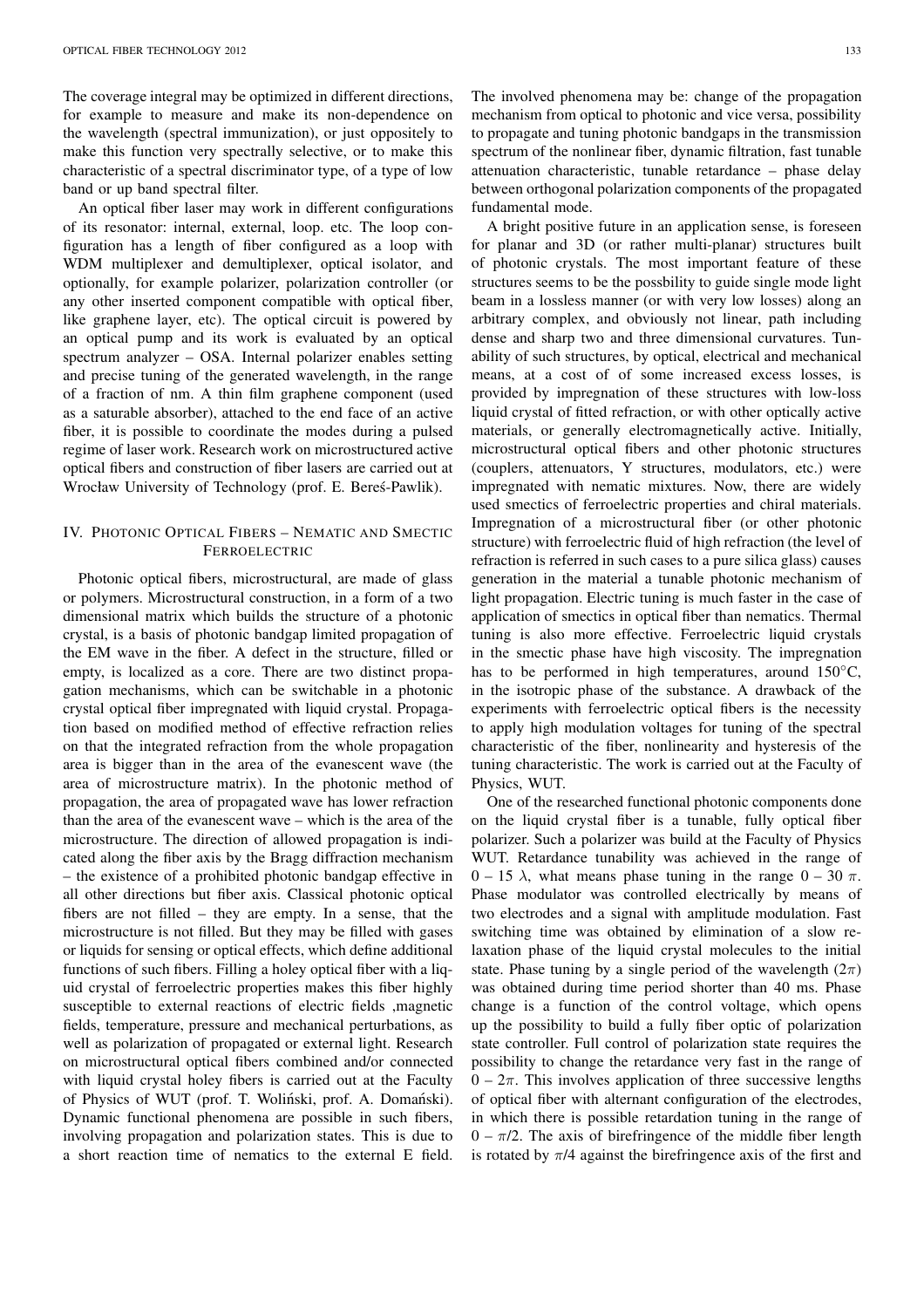the third lengths. Large flexibility is obtained in the system in which it is possible to tune the retardance in a wide range. There was performed a control system of the optical fiber polarizer with four electrodes, of pairs rotated against each other by  $\pi/4$ .

# V. PLANAR OPTICAL WAVEGUIDES AND PHOTONIC INTEGRATED CIRCUITS

Many of the solutions of photonic sensors and functional components base on planar optical waveguides, working in the geometry of modal differential interferometers with single optical channel. The basic work parameter for such photonic components is model birefringence of the waveguide. Measurement of birefringence requires excitation in the waveguide both orthogonal modes TE and TM, which have very similar propagation constants. Phase difference between orthogonal modes TE and TM is a function of the value measured by such sensor. Measurement system consists of input beam polarizer, coupling prism, polarization analyzer and a CCD camera. It performs the analysis of the dissipated light, and from the distribution of intensity of this dissipation determines the birefringence by the method of polarization interference. Transmission methods base on determination of the effective modal refractions for particular modes. The state of polarization of a beam may also be measured after leaving the fiber. Interference pattern is measured and its changes in the far field of the fiber. Beating length is determined by means of excitation of single orthogonal mode and moving point perturbation along the fiber. Dissipation method may be used in reference to planar waveguides of moderate losses. It is difficult to excite both orthogonal modes of the fundamental mode simultaneously in waveguides of a big birefringence, thus, of potentially big sensitivity to external reactions. The work on planar optical waveguides is carried out at Chair of Optoelectronics at Silesian University of Technology.

A photonic integrated circuit (PIC) is an analog to an electronic LSI/VLSI integrated circuit, in which there are combined many photonic (optoelectronic, electronic) functions on a single monolithic or hybrid substrate. Functionality of the circuit is realized on THz and optical waves extending from THz, via IR to visible and typically in the range 400 – 1700 nm. One of the obstacles at the development path of PICs was quantum noise, which prevented generation of light in the silica. Now, the PICs are manufactured on GaAs,  $LiNbO<sub>3</sub>$ , etc. The applications embrace areas of optical communications, sensors, and optical computing. PICs are subject to several development tendencies like functional integration with VLSI circuits. The work on integrated photonic circuits are carried out, among other places, in IMiO PW and PWr. Current solutions include integration of a few functions like: modulation, amplification, attenuation, signal fitting, transmission channel switching, channel separation, multiplexing and demultiplexing, interferometry, sources and detectors, filters, mirrors, etc.

# VI. PHOTONIC AND OPTICAL FIBER FUNCTIONAL COMPONENTS AND SENSORS

Optical fiber interference phase demodulator is working in the configuration of the Young interferometer with a split two-segment photodetector positioned on the Fourier plane. The main construction parameters of the demodulator are: distance between photodetectors, optical wavelength, sources apertures, focus length of the Fourier lens. The aim of works carried out at WAT is building of an all fiber homodyne phase demodulator, where the point sources are end faces of optical fibers with collimators. The system has large precision of phase measurement and is subject to construction optimization to lower (minimize) the error of phase measurement. A diffraction Airy image, modulated spatially, is obtained on the image plane. Differential signal from the detectors includes information on the phase difference. The error of phase determination in this circuit is analyzed by adding additive Gaussian noise to the detected signals.

An optical fiber capillary filled with a liquid crystal (of nematic mesophase) is susceptible to interaction with electrical and magnetic fields). By using external magnetic field, there were created changes in the refractive index profiles of the optical waveguide. The profile was tuned from a step index to a gradient one of different slope and numerical aperture, on a pedestal of a step-index profile. Simulation research on liquid crystal optical fibers are carried out at Rzeszów University of Technology in cooperation with Lwów University. The aim or the work is, among others, a construction of an optical fiber capillary tunable GRIN lens. The lens is expected to serve for switching the signals between multimode optical fibers, for signal distribution in local are networks.

All optical fiber interferometers are used for building optical fiber sensors. Advantage of this solution is high sensitivity and selectivity of such devices in the real field work conditions. A team at Lublin University of Technology is working on a fiber distortion sensor incorporating a birefringent photonic fiber, Sagnac interferometer and a broadband light source. Optical fiber loop of large birefringence is subject to a distortion. Polarization controller is incorporated in the loop. The controller provides maximal contrast of the spectral image. The shift of the output beam from the sensor is measured by an optical spectrum analyzer.

# VII. OPTICAL FIBER BRAGG GRATINGS

Many of optical fiber functional components are using Bragg gratings written directly on the fiber. Depending on the construction of the grating (short-period, long-period, short, long, continuous or concatenated, skew, tapered, chirped, permanent, erasable, deep, shallow, apodized, with refractive pedestal, refractively matched, etc) they fulfill different role/function as: filters, distributed mirrors, mode mixers, energy radiators, beam concentrators, optical isolators, components of optical circulators, shapers/equalizers of spectral characteristics of optical fiber amplifiers, etc. Optical fiber gratings are manufactured in various qualities and quantities, researched, characterized, technically processed and prepared, and made available for other research teams by a Fiber Optics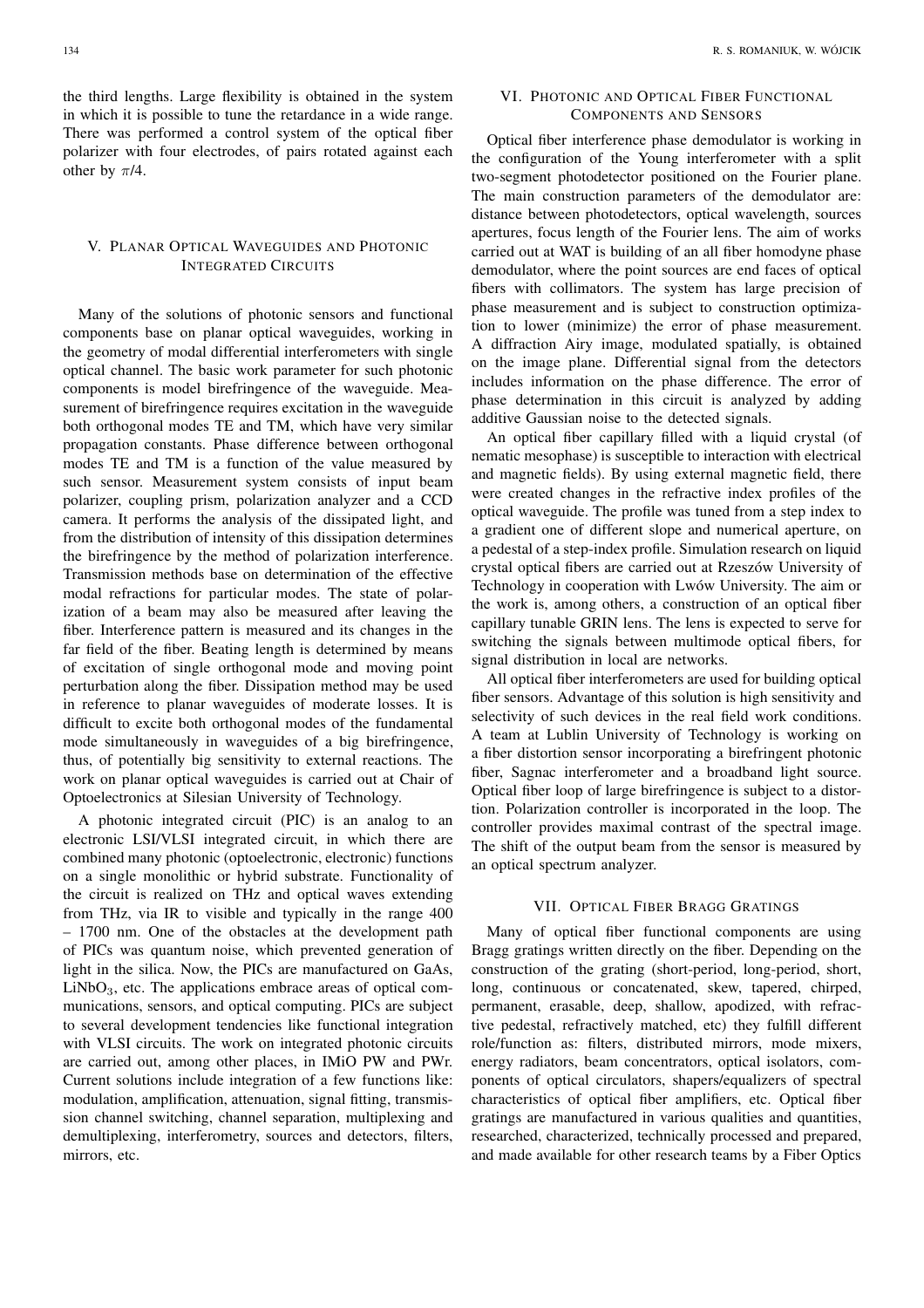Laboratory at ISE WUT (doc. K. Jedrzejewski), in cooperation with IMiO PW. The fibers are manufactured using classical singlemode telecom class optical fibers after their hydrogenation. Specialty optical fiber gratings OFG are manufactured using specialty optical fibers, polarization maintaining fibers like PANDA, microstructural fibers. OFG are written also on tapered optical fibers, on fiber couplers and other fiber components. Making a grating on a coupler makes it spectrally selective.

Skew Bragg gratings on an optical fiber are used for flattening of complex spectral characteristics of optical fiber EDFA amplifiers and for building optical fiber sensors. The plane of periodic changes of refraction is skew against the long axis of the fiber. The propagated beam is subject to partial reflection out of the fiber aperture. This part of optical power excites cladding and radiation modes. The fiber is used as a refractometer, evanescent wave sensor, tensometer, polarimeter, etc. The fiber exhibits increased sensitivity to external reactions and distortions: refractive, thermal, EM, acoustical and ultrasound, mechanical – like macro and micro bending, torsion, and stretching. Spectral characteristics of the component depend on the skew angle of grating fringes, and on the refraction of the surrounding environment (refractive background). The spectral characteristic of skew grating fiber component is typically extended from the side of shorter wavelengths than the Bragg wavelength. Radiation and cladding modes appear for both directions forward and backward. In a certain range of the background refraction, characteristic parts of the fiber transmittance change -quasi-linearly. This feature is used for building of simple refractometers for chemical analytics. Skew optical fiber gratings, for the skewness of the order of a few degrees, are made by phase mask scanning technique.

A method of optical reflectometry in the frequency domain OFDR is used to characterize classical, modified and specialty fiber Bragg gratings. This method is characterized by large spectral and space resolution. It allows to measure precisely the distribution characteristics of backward wave reflection from the photonic component in the function of its length. The OLCR and OFDR measurement methods of spectral characteristics of photonic components, including optical fiber Bragg grating filters are alternative to a method using optical spectrum analyzer OSA equipment. Connecting several OFG components in series of similar Bragg wavelength makes it difficult to measure such a complex component by an OSA module. The OFDR measurement method dominates here evidently. It allows to distinguish between individual subcomponents, measure their individual wavelengths, precise determination of grating length and its location against the far fiber end, etc.

### VIII. OPTICAL SUPER CONTINUUM

Optical microstructural fibers are used, by initiation in them several coupled nonlinear effects, to widen essentially the transmitted optical spectrum. The result of coupled processes is generation of a supercontinuum in a fiber (or considerable widening of transmitted spectrum). The widening is from a virtually monochromatic or narrow-band IR signal to an exemplary typical bandwidth covering the range of 0,5 – 1,6  $\mu$ m. Many of the individual involved nonlinear effects are well understood and described separately. A breakthrough was when the interaction of these individual effects was understood, described and successfully modeled, to result in a generation of a supercontinuum in the fiber. The involved and coupled effects include: phase self-modulation, four wave mixing, and solitons dynamics. Highly nonlinear optical fibers of classical optical and photonic construction, i.e. their parameters, may be optimized for generation of wide and homogeneous supercontinuum, embracing the visible and the NIR spectral ranges. There are considered three areas/methods of supercontinuum generation. These are: splitting of a soliton, modulation instability for changed pumping conditions, and pumping in the area of normal dispersion (as opposite to the region of fiber abnormal dispersion). Two first methods require fiber work in the area of abnormal dispersion. Pumping in the area of abnormal dispersion is more efficient for supercontinuum generation in a fiber.

The fiber is excited with a pumping soliton of high order in the mechanism of soliton splitting. It is a femtosecond pulse of well over the threshold power. It immediately widens and falls apart to fundamental solitons. During the "fissure" of the pumping soliton the excess of energy is dissipated in a form of dispersive waves at the short wavelength side of the spectrum. Fundamentals solitons are subject to intrapulse Raman dissipation in the long wavelength part of the spectrum. The Raman long wavelength part of the spectrum interacts with the short wavelength part via four wave mixing and cross phase modulation. Dispersion waves may be coupled again to the propagated soliton, when the phase condition is fulfilled for the group velocities of the involved waves. This leads to further widening of the spectrum in the direction of short waves, beyond the pure mechanism of dispersive waves generation.

For the mechanism of nonstability modulation, the fiber is excited with a CW wave (or quasi CW), over the threshold in such a way that there is generated in the fiber, by noise processes, a train of fundamental solitons. Long wavelength part of the supercontinuum is generated in the same way as for splitting of a high order soliton by the self-shift of the frequency (Raman dissipation). Generation of the short wavelength band stems from four wave mixing but only for the power excess in fundamental solitons. When there is no excel power, in the quasi  $CW$  work conditions  $-$  i.e. when the pumping pulse is long, then the dissipation is mainly in the short wavelength direction. When the pumping pulses are short then, the self phase modulation leads to the temporally coherent spectrum widening. In the case of longer pulser, the Raman dissipation dominates. Raman dissipation mechanism generates Stokes waves till the region of zero dispersion, where the Raman supercontinuum is created.

Optical fiber supercontinuum generator, in combination with tunable system of filters (tunable are wavelengths and width of transmitted band), is a perfect light source (carrier – narrowband and power – wideband) for transmission and telemetric optical fibers systems and circuits. Now, without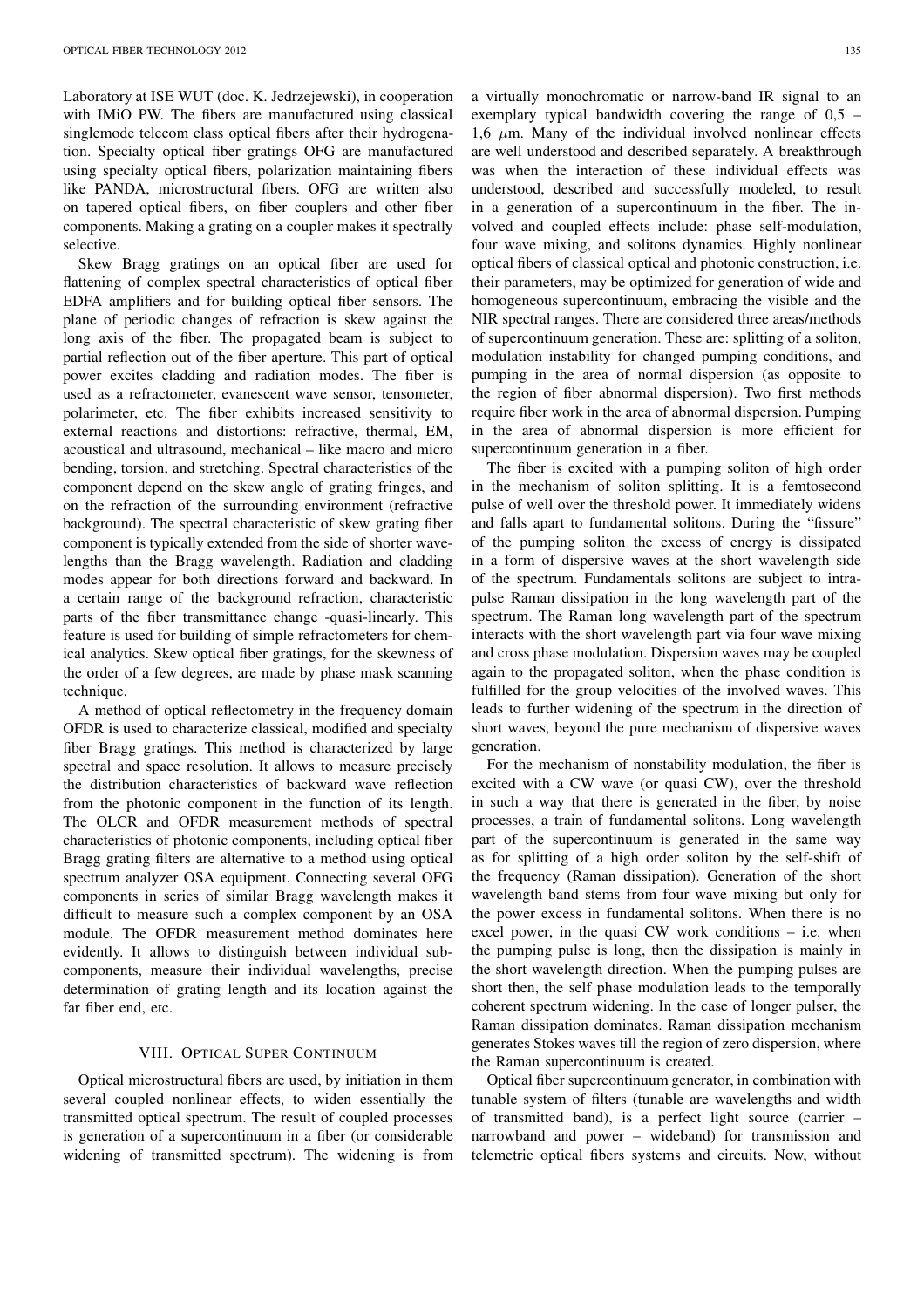such a high power and widely tunable source (or better a few of them) in the photonics laboratory it is simply impossible to work. Such sources are easily available commercially in numerable technical varieties. Despite of this, the neat phenomenon of supecontinuum generation in an optical fiber is still interesting to this degree, that in many laboratories in this country and region, there are carried out investigations, in particular with the application not necessarily classical optical fibers but microstructural ones – photonic. The generation of supercontinuum is associated with cascaded increase of several mutually combined nonlinear phenomena. This self amplification process has to end in a saturation state, because if there is no saturation level, the energy dissipation process inevitably leads to thermal destruction of the fiber (overheating and melting). The initiation level for supercontinuum generation depends on the natural nonlinearity of fiber material, fiber dimensions, field concentration in the core (measured by modal field area). Strongly nonlinear fibers, additionally with small modal area, are here advantageous, because the initiation level in a pure silica glass fiber has this level very high. High level of initiation exists in classical singlemode telecom grade optical fibers. Highe power is required to initiate supercontinuum and it should be more precisely controlled not to allow fiber destruction. The work on supercontinuum generation, control, and fiber optimization for supercontinuum generation is carried out at WAT and PW. Microstructured optical fibers optimized for generation of supercontinuum are manufactured at UMCS in Lublin and ITME in Warsaw.

Control of supercontinuum generation, in a microstructured optical fiber, is associated with optimization of chromatic dispersion for different geometrical parameters of the microstructure. Dispersion influences particular nonlinear effects in a different and quite individual way way. Dispersion also influences the coupling strength and direction/selectivity between the nonlinear effects in optical fiber. Interferometric measurement methods of chromatic dispersion allow for characterization of short lengths of fiber with great accuracy. To generate supercontinuum, there are used short lengths of optical fibers, and such lengths should be characterized and optimized. Dispersion modeling, particularly around its zero value, and being in agreement with the measurements, allows for optimization of the technological process of the fiber, to increase the efficiency of the spectrum widening processes, in a sense of energy transfer efficiency from the pump and stability of wide spectrum generation. The work on modeling and simulation of supercontinuum generation in nonlinear optical fibers (especially microstructural ones) are carried out at the Kielce University of Technology (dr T. Kaczmarek).

#### IX. SOLITON TRANSMISSION IN OPTICAL FIBERS

Existence of soliton (solitary) solutions in optical fiber was suggested in 1973 by A. Hosegaw from AT&T, as a balanced solution, a compromise between self-modulation of phase and abnormal dispersion. The solitons may be spaxce (nonlinear effect compensates diffraction) or temporal (nonlinear effect compensates dispersion, for example, nonlinear Kerr effect balances the dispersion of the group velocity). Classical solitons have scalar polarization component. A vector soliton

(space and temporal) is a wave which has many (at least two) coupled components. The components of a vector soliton co-propagate together in a birefringent optical fiber due to the cross phase modulation and a coherent energy exchange between the orthogonal components. The vector solitons are polarized elliptically (opposite to scalar solitons which are polarized linearly), due to the difference in the intensities of the components. The components of a vector soliton may show four waves mixing in a nonlinear optical fiber. The solitons in optical fibers are quite well described by Manakov equations. These equations are derived from Maxwell equations converted to cylindrical coordinates with taking into account the boundary conditions typical for a single mode optical fiber at the presence of natural and always existing birefringence. At such conditions, there are obtained coupled nonlinear Schrodinger equations. Application of an inverse dissipation transform (a standard method of solving of nonlinear partial differential equations, which is a procedure analogous to Fourier and Laplace transforms) to these equations leads to Manakov equations.

One of the possibilities for trunk, singlemode optical fiber transmission is usage of solitons. First observations of solitons in a fiber were done in 1980 by R. H. Stolen, L. F. Mollenauer, J. P. Gordon. In 1986 there were transmitted soliton pulses for 4000 km using Raman effect for their amplification. In 1991, in Bell Lab, there was transmitted a data stream at the rate of 2,5 Gbps for 14000 km with the usage of EDFA amplifiers. In 1998, in Telecom France there was obtained soliton transmission at the rate 1 Tbps. These results were not, however, reduced to practice, due to the soliton nonstability effect. These effects include Gordon-Hauss jitter and Gordon-Mollenauer effect. Jitter compensation (twitter and coupling, amplification of phase noise due to fiber nonlinearity) of the solitons is complex and is not afforded in the telecommunication systems. Due to this fact, the coherent soliton transmission remains as a laboratory curiosity. A hope is awaken by transmission of vector solitons (of many or at least two mutually coupled polarization components) in birefringent optical fibers. There are researched scalar and vector solitons of the higher order and their polarization states. Dark solitons are more difficult for practical usage, but are more stable and resistant to losses.

## X. POLYMER MICROSTRUCTURAL OPTICAL FIBERS MPOF FOR TRANSMISSION

Polymer, photonic optical fibers of a big core, confined modal dispersion, and large resistance to bending losses, working n the infrared, are considered for applications in the user access networks, like FTTH/FTTX. Such fibers are designed and manufactured in ITME Warsaw and modeled, simulated and characterized in IMiO PW. A fundamental obstacle in the usage of multimode polymer optical fibers, in access links and structural cabling of buildings (or at the user site) is attenuation and dispersion. The hope to solve this is application of polymer microstructural optical fibers to lower the number of transmitted modes, and lowering the losses by fluorination and deuterination of the polymer. There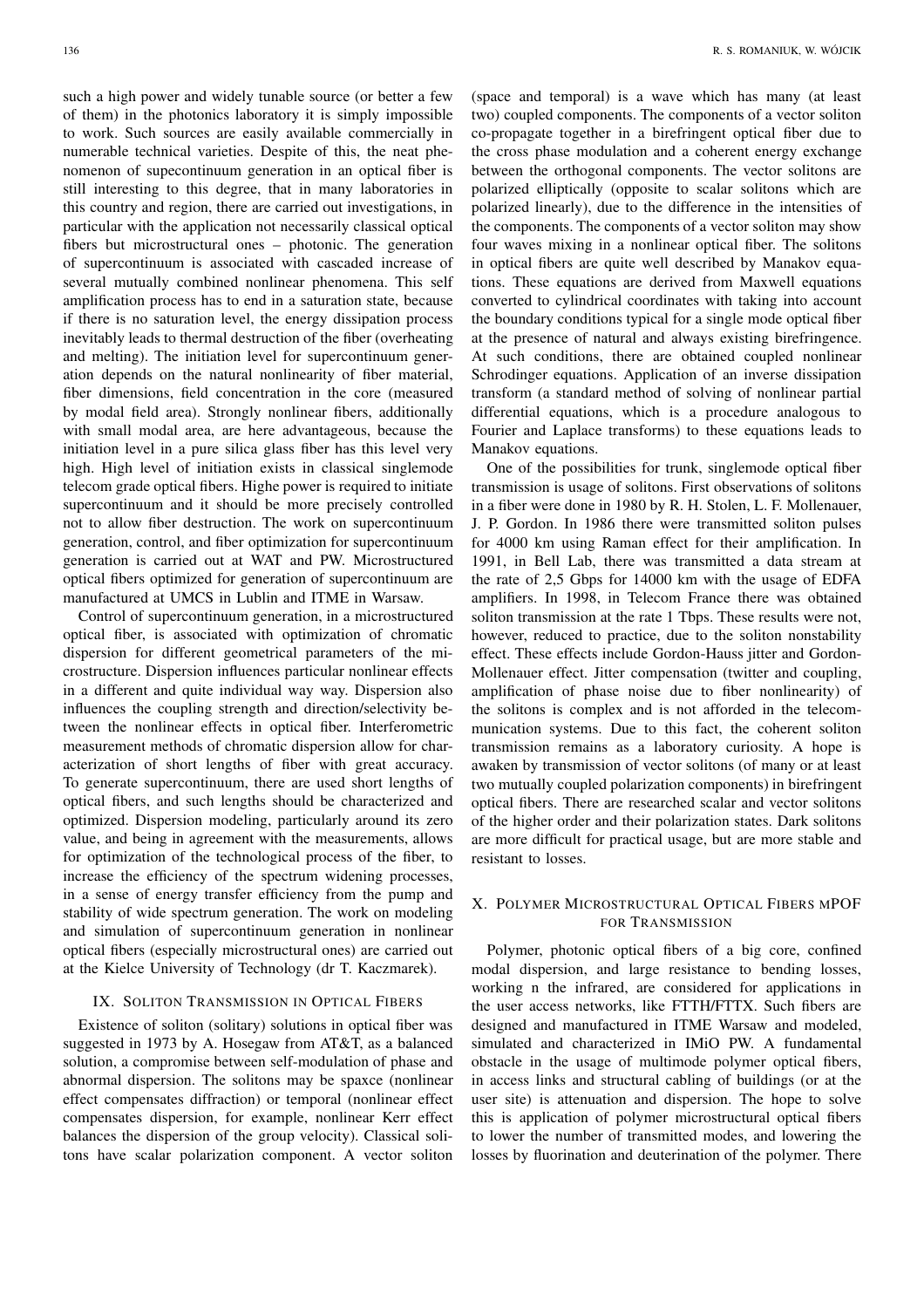were modeled optical fibers of various distribution of the microstructure in fiber cross-section with hexagonal mode of micro-holes. There were introduced micro-holes of increased and decreased diameter. A ring of (single or double) larger holes introduced a refractive micro-trench around the core defect in the photonic structure. For a single ring of larger micro-holes, the model exhibited decreased losses for increasing net constant and increased filling factor for external holes. Additionally, for such a thick core microstructure, there were determined possible areas of low-mode and single mode work regimes. There were simulated bending losses as functions of the filling factor of internal increased micro holes. External holes immunize the fiber against the bending losses for small bending radiuses. Simultaneously, with the increase in the diameter of micro-holes, the number of propagated modes increases. A compromise is needed: singlemodedness versus low-modedness and bending losses. Bending losses show big sensitivity to the filling factor of the internal micro-holes. For a double layer of increased internal micro-holes, a fiber is obtained with increased resistance to bending losses at only a small influence on the modal structure.

#### XI. OPTICAL FIBER TRANSMISSION

An essentials question asked in the WDM technology is whether transmit faster or denser? The granulation of transmission bandwidth in optical fiber UDWDM access network has to be obviously much narrower than in the transport networks. Transport networks base on channels of very big throughput. Access networks have to possess a large number of channels of a moderate throughput. But, the numbers understood today as moderate throughput and the division line between the networks of various categories change with the development of technologies. Now, the access systems may be available with 1Gbps per user with a single color light path. In the not so distant future (probably sooner than later) the throughput available for a user will be 10Gbps. The construction of very dense access networks is associated with several construction and technological issues. The most cost effective are passive optical networks, or PONs. Active networks provide, however, much bigger topological freedom, but at much larger cost. The issues of fundamental meaning in the UDWDM networks are: properties of optical channel, selectivity and stability of optical components, laser stability, minimization of the distances between the channels to a level below 3.125GHz, or around  $1,6 - 0,8$  GHz, keeping stable optical separations between channels (for example by application of a single laser and a stable frequency circulator circuit with frequency shifter for generation of optical carrier frequencies), and equal power in channels, keeping low power in channels, preventing nonlinear phenomena including FWM, and maximization of the transmission length on the standard single mode optical fiber, and some others. Simulation experiments for such systems are carried out at the WEiT Poznań University of Technology (A. Dobrogowski, J. Lamperski). The results of experiments univocally show the advantages of UDWDM access networks. Nonlinear effects in such networks were researched, starting with the reference power in the transmitter equal to 1 mW.

The FWM products were then at the level of around  $45 - 75$ dB below the level of the transmission channels. Increasing the power of 2o dB causes the increase in the side frequency bands to the unacceptable level of 10 dB below the level of useful channels. The UDWDM systems may be soon applied in the user networks.

The photonics laboratory at ZUT Szczecin University specializes in configuration of test transport optical fiber networks, working in telecommunication bands. There is used Alcatel Lucent hardware. It is possible to tune transponder channels inside the C band according to the ITU-T standard. To build a network there were used 8 nondependently tuned transponders of the throughput 10Gbps. A single mode optical fiber was used of Corning  $28e^+$  of G.652D standard and 140 km in length. The transmission channel featured EDFA amplifiers, optical fiber chromatic dispersion compensation modules, and input and output tunable optical fiber multiplexer of the add/drop type TOADM. The maximum length of served transmission line was 340 km. The possibilities of the extended stsrem are: 88 channels in the C and L bands of maximal throughput 3,2 Tbps.

## XII. OPTICAL FIBER TECHNOLOGY SCHOOL/WORKSHOP BY UMCS OFT LABORATORY

Optical Fiber Technology Workshop was organized, for the third time, together with the conference, at the OFT Laboratory of Faculty of Chemistry of UMCS in Lublin (dr P. Mergo). The workshop is aimed at students and ph.d students realizing their work in the area of optical fiber photonics. A very valuable aim of the workshop is to show to the research students the possibilities and practical confinements of fiber manufacturing. Various kinds of optical fibers can be manufactured at the OFT laboratory at UMCS. The laboratory has also some workshop for manufacturing of optical fiber components and optical fiber cabling facility. Real participation of the students in the fiber manufacturing process has an extremely valuable value for them and for their further research work in photonics. Nothing can replace practical exposition of the students to the real technology of the components they use in their everyday research work.

#### XIII. TEACHING PHOTONICS

The conference was finished with an extended, traditional session and panel discussion on teaching in photonics at the universities. The session was chaired by prof.T.Woliński from Faculty of Physics of PW. He presented a seven semester engineering course on photonics, which has just started in the academic year 2012/13. 60 students were recruited for this B.Sc. course. The photonic courses are present at WUT also at Faculties of Mechatronics (prof. M. Kujawińska) and WEiTI and in a few institutes like Telecommunications (optical fiber communications), IMiO (optoelectronic and photonic components, optical fibers, lasers, optical and photonic metrology), ISE (optical fiber functional components, optical fiber sensors, optical fiber Bragg gratings), IR (image optoelectronics and photonics). The didactic programs and curricula from photonics, optoelectronics, optics, and optical fiber technology were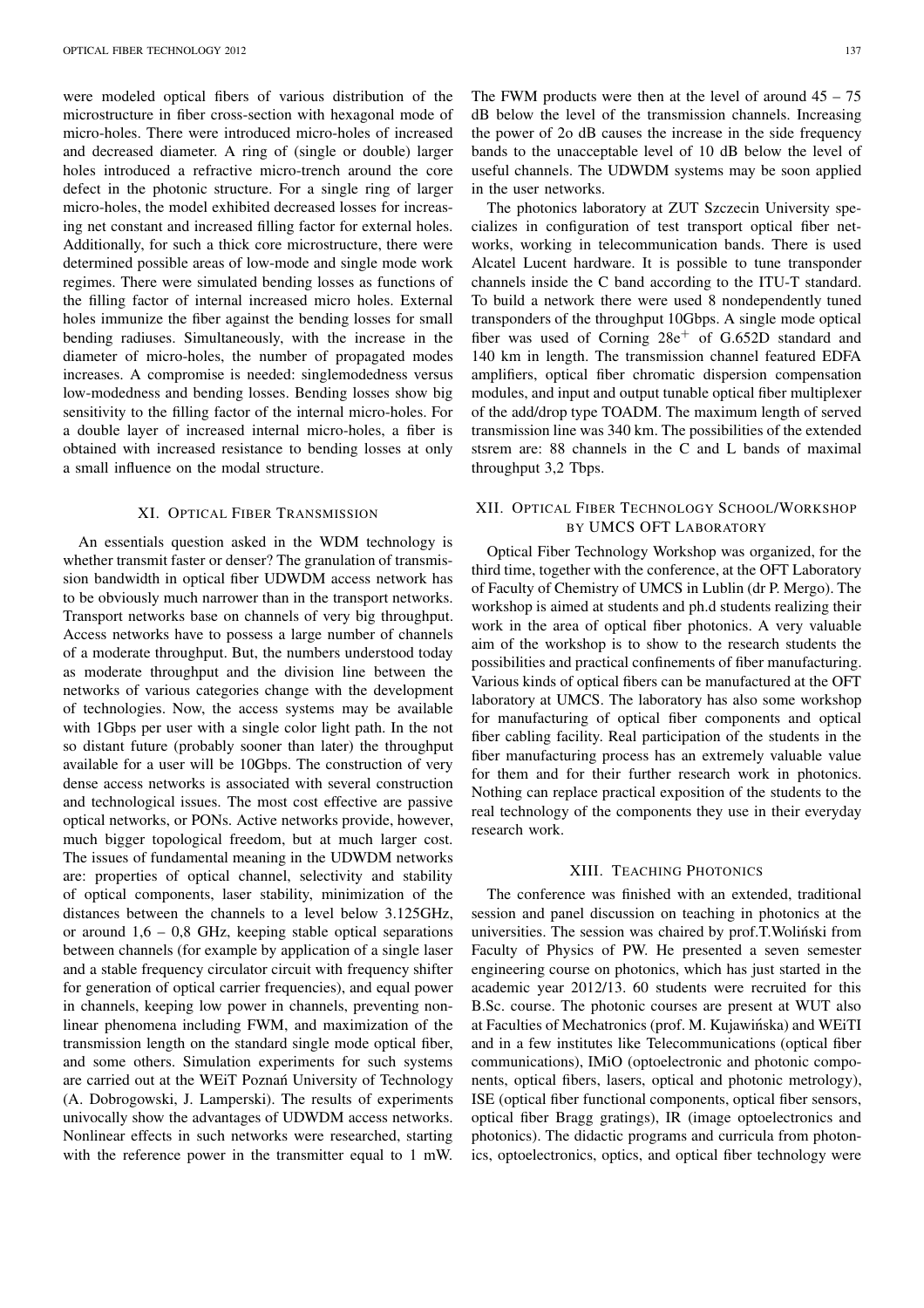presented by several representatives form technical universities: Lublin (Institute of Electronics and nformation Technologies, prof. W. Wojcik), UMCS (Laboratory of Optical Fiber Technology, dr P. Mergo), Poznań (Chair of Telecommuniction and Optoelectronics, dr J. Lamperski), Silesian (Faculty of Electrical Engineering, prof. T. Pustelny), Wrocław (Faculty of Electronics, prof. E. Beres-Pawlik), and others. Large ´ research and didactic/teaching teams are active also at AGH in Kraków, Kraków Technical University, Białystok University of Technology (prof. J. Dorosz), UTP in Bydgoszcz, Kielce University of Technology, Gdańsk University of Technology. Optical fiber technology in this country at the research level is developing mainly at the universities. It is important to add to this development high level of teaching. The research work on optical fiber technology is considerably enhanced by numerous participation of B.Sc, M.Sc and Ph.D students.

## XIV. CONCLUSIONS, LUBLIN-NAŁECZÓW X 2012; BIAŁYSTOK-BIAŁOWIEZA˙ I 2014

The conference on Optical Fibers and Their Applications, Nałęczów 2012 was a very fruitful and efficient meeting of the national research and technical, university – teaching, but also industrial and administration communities. There were presented numerable, valuable research results in the area of microstructural and plastic optical fibers. The ideas were exchanges on the subjects related optical fiber technologies. The development of national (and active in this geographical region) optical fiber laboratories – technological and metrological, was debated. The advances in photonics teaching at technical universities were compared between various institutions. Such a direct discussion between relevant sides has a value which can not be overestimated. Such a discussion has a positive impact on development of photonics in this region. Lublin meetings on optical fibers are always an occasion to remember the late prof. A. Waksmundzki, prof. J. Rayss and dr J. Wójcik – creators of the Optical Fiber Technology Center in Lublin at the UMCS. In agreement with the established conference cycle, the next meeting of the optical fiber and photonics research community is scheduled in Białystok and Białowieża, under the chairmanship of prof.J.Dorosz, in January 2014.

#### **REFERENCES**

- [1] XIV Optical Fibers and Their Applications, Lublin and Nałęczów X 2012, XIV National Conference and III Szchool: http://www.opticalfibers.umcs.lublin.pl/ and XIII National Conference – Białystok and Białowieża I 2011: http://we.pb.edu.pl/swiatlowody/.
- [2] R. S. Romaniuk, "Optoelektronika, komunikacja, multimedia Wilga 2012," *Elektronika*, vol. 53, no. 10, pp. 148–154, 2012.
- [3] ——, "Inteligencja obliczeniowa, zastosowania biomedyczne i ontologiczne bazy danych – Wilga 2012," *Elektronika*, vol. 53, no. 10, pp. 154–161, 2012.
- [4] ——, "Astronomia i techniki satelitarne Wilga 2012," *Elektronika*, vol. 53, no. 10, pp. 140–147, 2012.
- [5] ——, "Fizyka fotonu i badania plazmy Wilga 2012," *Elektronika*, vol. 53, no. 9, pp. 170–176, 2012.
- [6] ——, "Technika akceleratorowa i eksperymenty fizyki wysokich energii – Wilga 2012," *Elektronika*, vol. 53, no. 9, pp. 162–169, 2012.
- [7] ——, "Fotonika i technologie terahercowe," *Elektronika*, vol. 52, no. 11, pp. 133–137, 2011.
- [8] -, "Rola optoelektroniki w Internecie przyszłości, część 3," *Elektronika*, vol. 52, no. 6, pp. 143–147, 2011.
- 138 R. S. ROMANIUK, W. WÓJCIK
	- [9] Rola optoelektroniki w Internecie przyszłości, część 2," Elek*tronika*, vol. 52, no. 5, pp. 147–150, 2011.
	- [10] -, "Rola optoelektroniki w Internecie przyszłości, część 1," *Elektronika*, vol. 52, no. 4, pp. 118–121, 2011.
	- [11] J.Dorosz and R. S. Romaniuk, "Rozwój techniki swiatłowodowej w ´ kraju 2009-2011," *Elektronika*, vol. 52, no. 4, pp. 109–113, 2011.
	- [12] R. S. Romaniuk, "Fotonika i Inżynieria sieci Internet 2011," Elektron*ika*, vol. 52, no. 7, pp. 193–197, 2011.
	- [13] ——, "Fotonika i Inżynieria Internetu," *Elektronika*, vol. 52, no. 3, pp. 163–164, 2011.
	- [14] ——, "Zaawansowane systemy fotoniczne i elektroniczne WILGA 2010," *Elektronika*, vol. 52, no. 1, pp. 94–108, 2011.
	- [15] W. Wójcik and R. S. Romaniuk, "Rozwój techniki światłowodowej w kraju," *Elektronika*, vol. 51, no. 4, pp. 140–144, 2010.
	- [16] R. S. Romaniuk, "Szkło dla fotoniki: Część 15: Synteza szkła światłowodowego z fazy gazowej," *Elektronika*, vol. 50, no. 12, pp. 137–143, 2009.
	- [17] -, "Szkło dla fotoniki: Część 14: Parametry szklanego włókna optycznego," *Elektronika*, vol. 50, no. 11, pp. 119–128, 2009.
	- [18] ——, "Fotonika i Inżynieria sieci Internet 2009," *Elektronika*, vol. 50, no. 8, pp. 299–303, 2009.
	- [19] —, "Szkło dla fotoniki: Część 13: Rodzaje szkieł światłowodowych," *Elektronika*, vol. 50, no. 10, pp. 132–136, 2009.
	- [20] —, "Szkło dla fotoniki: Część 12: Dyspersja i tłumienie szkła światłowodowego," *Elektronika*, vol. 50, no. 9, pp. 144–152, 2009.
	- [21] -, "Szkło dla fotoniki: Część 11: Właściwości termiczne, mechaniczne i refrakcyjne szkła światłowodowego," *Elektronika*, vol. 50, no. 8, pp. 320–324, 2009.
	- [22] —, "Szkło dla fotoniki: Część 10: Szkło światłowodowe," *Elektronika*, vol. 50, no. 7, pp. 195–200, 2009.
	- [23] R. S. Romaniuk and J. Dorosz, "Transmisja koherentnej fali deBroglie w światłowodzie kapilarnym," *Elektronika*, vol. 47, no. 3, pp. 28-31, 2006.
	- [24] -, "Właściwości mechaniczne światłowodów kapilarnych," Elek*tronika*, vol. 47, no. 3, pp. 31–34, 2006.
	- [25] —, "Zastosowania światłowodów kapilarnych," *Elektronika*, vol. 47, no. 4, pp. 5–9, 2006.
	- [26] -, "Kontrola geometrii światłowodów kapilarnych," *Elektronika*, vol. 47, no. 4, pp. 9–14, 2006.
	- [27] ——, "Światłowody kapilarne w telekomunikacji," *Elektronika*, vol. 47, no. 5, pp. 60–64, 2006.
	- [28] ——, "Šwiatłowody kapilarne dużej mocy," *Elektronika*, vol. 47, no. 6, pp. 16–20, 2006.
	- [29] K. T. Pozniak and R. S. Romaniuk, "Gigabitowy moduł optoelektroniczny do systemu LLRF TESLA," *Elektronika*, vol. 46, no. 7, pp. 55– 60, 2005.
	- [30] R. S. Romaniuk, "Transmisja światłowodowa ze zwielokrotnieniem falowym - gęściej czy szybciej?" *Elektronika*, vol. 45, no. 5, pp. 10-15, 2004.
	- [31] -, "Ścieżki światła w sieciach optycznych," *Elektronika konstrukcje, technologie, zastosowania*, vol. 44, no. 10, pp. 17–22, 2003.
	- [32] ——, "Inteligentne sieci optyczne," *Elektronika*, vol. 43, no. 10, pp. 36–42, 2002.
	- [33] —, "Rozwój telekomunikacji światłowodowej w kraju," *Elektronika*, vol. 43, no. 5, pp. 6–13, 2002.
	- [34] ——, "Światłowody kształtowane, cz.1," *Elektronika*, vol. 43, no. 3, pp. 3–10, 2002.
	- [35] ——, "Swiatłowody kształtowane, cz.2," *Elektronika*, vol. 43, no. 4, pp. 6–13, 2002.
	- [36] —, "Ewolucja telekomunikacji światłowodowej w kierunku pasma L," *Elektronika*, vol. 42, no. 5, pp. 6–11, 2001.
	- [37] R. S. Romaniuk and K. T. Poźniak, et al., "Optical network and FPGA/DSP based control system for free electron laser," *Bulletin of the Polish Academy of Sciences, Technical Sciences*, vol. 53, no. 2, pp. 123–138, 2005.
	- [38] R. S. Romaniuk, "Capillary optical fiber design, fabrication, characterization and application," *Bulletin of the Polish Academy of Sciences, Technical Sciences*, vol. 56, no. 2, pp. 87–102, 2008.
	- [39] -, "Manufacturing and characterization of ring-index optical fibers," *Optica Applicata*, vol. 31, no. 2, pp. 425–444, 2001.
	- [40] R. S. Romaniuk and J. Dorosz, "Multicore single-mode soft-glass optical fibers," *Optica Applicata*, vol. 29, no. 1-2, pp. 15–49, 1999.
	- [41] J. Dorosz and R. S. Romaniuk, "Multicrucible technology of tailored optical fibers," *Optica Applicata*, vol. 28, no. 4, pp. 293–322, 1998.
	- [42] -, "Fiber Optics Department of Biaglass Co. Twenty years of research activities," *Optica Applicata*, vol. 28, no. 4, pp. 267–291, 1998.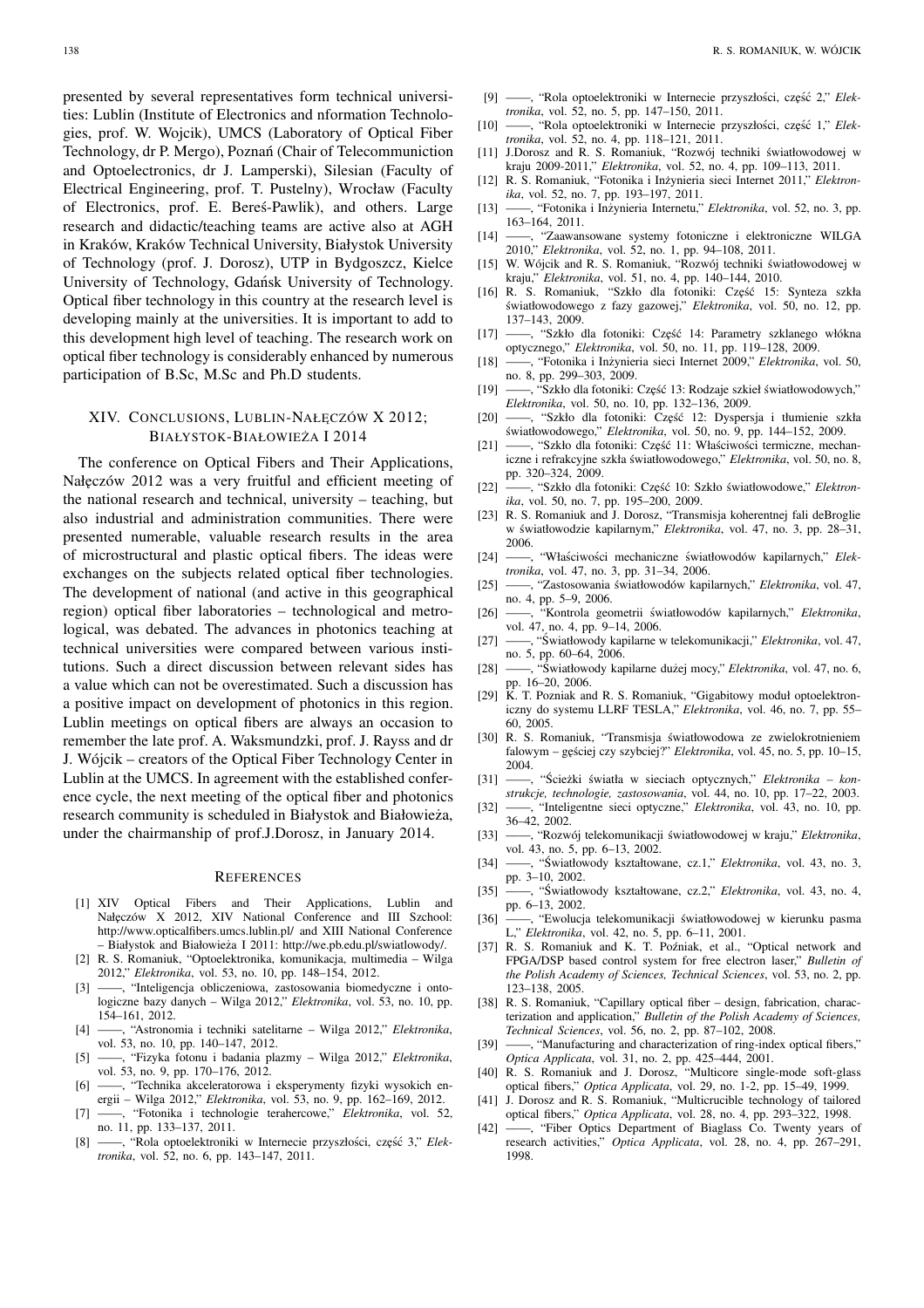- [43] R. S. Romaniuk, "Search for ultimate throughput in ultra-broadband photonic Internet," *International Journal of Electronics and Telecommunications*, vol. 57, no. 4, pp. 523–538, 2011.
- [44] ——, "Photonics and Web Engineering 2011," *International Journal of Electronics and Telecommunications*, vol. 57, no. 3, pp. 421–428, 2011.
- [45] J. Dorosz and R. S. Romaniuk, "Development of Optical Fiber Technology in Poland," *International Journal of Electronics and Telecommunications*, vol. 57, no. 2, pp. 191–197, 2011.
- [46] W. Wójcik and R. S. Romaniuk, "Development of Optical Fiber Technology in Poland," *International Journal of Electronics and Telecommunications*, vol. 56, no. 1, pp. 99–104, 2010.
- [47] R. Romaniuk, "Tensile strength of tailored optical fibers," *Opto-Electronics Review*, vol. 8, no. 2, pp. 101–116, 2000.
- [48] A. Dybko and R. Romaniuk, et al., "Assessment of water quality based on multiparameter fiber optic probe," *Sensors and Actuators, B : Chemical*, vol. 51, no. 1-3, pp. 208–213, 1998.
- [49] A. Dybko, R. Romaniuk, and W. Wróblewski, et al., "Efficient reagent immobilization procedure for ion-sensitive optomembranes," *Sensors and Actuators, B : Chemical*, vol. 39, no. 1-3, pp. 207–211, 1997.
- [50] ——, "Polymer track membranes as a trap support for reagent in fiber optic sensors," *Journal of Applied Polymer Science*, vol. 59, no. 4, pp. 719–723, 1996.
- [51] ——, "Application of optical fibres in oxidation-reduction titrations," *Sensors and Actuators, B : Chemical*, vol. 29, no. 1-3, pp. 374–377, 1995.
- [52] R. S. Romaniuk, "The Photonics Letters of Poland, a new peer reviewed Internet publication of the Photonics Society of Poland," *Photonics Letters of Poland*, vol. 1, no. 1, pp. 1–3, 2009.
- [53] ——, "Wilga Symposium on Photonics Applications," *Photonics Letters of Poland*, vol. 1, no. 2, pp. 46–48, 2009.
- [54] G. Kasprowicz, et al., "CCD detectors for wide field optical astronomy," *Photonics Letters of Poland*, vol. 1, no. 1, pp. 82–84, 2009.
- [55] R. S. Romaniuk, "Polfel a free electron laser in Poland," *Photonics Letters of Poland*, vol. 1, no. 3, pp. 103–105, 2009.
- [56] ——, "Modal structure design in refractive capillary optical fibers," *Photonics Letters of Poland*, vol. 2, no. 1, pp. 22–24, 2010.
- [57] ——, "Geometry design in refractive capillary optical fibers," *Photonics Letters of Poland*, vol. 2, no. 2, pp. 64–66, 2010.
- [58] ——, "Wilga Photonics and Web Engineering 2010," *Photonics Letters of Poland*, vol. 2, no. 2, pp. 55–57, 2010.
- [59] P. Obroślak, et al., "Digital techniques for noise reduction in CCD detectors," *Photonics Letters of Poland*, vol. 2, no. 3, pp. 134–136, 2010.
- [60] R. S. Romaniuk, "Petabit photonic Internet," *Photonics Letters of Poland*, vol. 3, no. 2, pp. 91–93, 2011.
- [61] T. R. Wolinski and R. Romaniuk, "Photonics Society of Poland established," *Metrology and Measurement Systems*, vol. 15, no. 2, pp. 241–245, 2008.
- [62] K. T. Pozniak, et al., "FPGA and optical network based LLRF distributed control system for TESLA-XFEL linear accelerator," *Proceedings of SPIE*, vol. 5775, pp. 69–77, 2005, art. no. 08.
- [63] A. Dybko and R. S. Romaniuk, et al., "Fiber optic probe for monitoring of drinking water," *Proceedings of SPIE*, vol. 3105, pp. 361–366, 1997.
- [64] R. S. Romaniuk and J. Dorosz, "Measurement techniques of tailored optical fibers," *Proceedings of SPIE*, vol. 5064, pp. 210–221, 2003.
- [65] J. R. Just and R. S. Romaniuk, "Highly parallel computing systems with optical interconnections," *Microprocessing and Microprogramming*, vol. 27, no. 1-5, pp. 489-493, 1989.
- [66] R. S. Romaniuk, "Optical fiber transmission with wavelength multiplexing – faster or denser?" *Proceedings of SPIE*, vol. 5484, pp. 19–28, 2004.
- [67] W. Wójcik, "Application of fibre-optic flame monitoring systems to diagnostics of combustion process in power boilers," *Bulletin of the Polish Academy of Sciences*, vol. 56, no. 2, pp. 177–195, 2008.
- [68] B. Mukherjee and R. Romaniuk, et al., "Application of low-cost GaAs LEDs as kerma dosemeters and fluence monitor for high-energy neutrons," *Radiation Protection Dosimetry*, vol. 126, no. 1-4, pp. 256– 260, 2007.
- [69] R. Romaniuk and K. T. Pozniak, "Metrological aspects of accelerator technology and high energy physics experiments," *Measurement Science and Technology*, vol. 18, no. 8, 2008, art. no. E01.
- [70] P. Fafara, K. T. Poźniak, and R. S. Romaniuk, et al., "FPGA-based implementation of a cavity field controller for FLASH and X-FEL," *Measurement Science and Technology*, vol. 18, no. 8, pp. 2365–2371, 2008.
- [71] A. Burd, G. Kasprowicz, K. T. Poźniak, and R. S. Romaniuk, et al., "Pi of the sky - all-sky, real-time search for fast optical transients," *New Astronomy*, vol. 10, no. 5, pp. 409–416, 2005.
- [72] ——, "Pi of the sky' automated search for fast optical transients over the whole sky," *Astronomische Nachrichten*, vol. 325, no. 6-8, p. 674, 2004.
- [73] T. Czarski, K. T. Poźniak, and R. S. Romaniuk, et al., "Superconducting cavity driving with FPGA controller," *Nuclear Instruments and Methods in Physics Research A*, vol. 568, no. 2, pp. 854–862, 2006.
- [74] ——, "TESLA cavity modeling and digital implementation in FPGA technology for control system development," *Nuclear Instruments and Methods in Physics Research A*, vol. 556, no. 2, pp. 565–576, 2006.
- [75] ——, "Cavity parameters identification for TESLA control system development," *Nuclear Instruments and Methods in Physics Research A*, vol. 548, no. 3, pp. 283–297, 2005.
- [76] R. Romaniuk, "Search for ultimate throughput in ultra-broadband photonic Internet," *International Journal of Electronics and Telecommunications*, vol. 57, no. 4, pp. 523–528, 2011.
- [77] ——, "Photonics and web engineering 2011," *International Journal of Electronics and Telecommunications*, vol. 57, no. 3, pp. 421–428, 2011.
- [78] ——, "Accelerator infrastructure in Europe EuCARD 2011," *International Journal of Electronics and Telecommunications*, vol. 57, no. 3, pp. 413–419, 2011.
- [79] J. Dorosz and R. Romaniuk, "Development of optical fiber technology in Poland," *International Journal of Electronics and Telecommunications*, vol. 57, no. 2, pp. 191–197, 2011.
- [80] R. Romaniuk, "Advanced photonic and electronic systems Wilga 2010," *International Journal of Electronics and Telecommunications*, vol. 56, no. 4, pp. 479–484, 2010.
- [81] ——, "EuCARD 2010 accelerator technology in Europe," *International Journal of Electronics and Telecommunications*, vol. 56, no. 4, pp. 485– 488, 2010.
- [82] W. Wojcik and R. Romaniuk, "Development of optical fiber technology in Poland," *International Journal of Electronics and Telecommunications*, vol. 56, no. 1, pp. 99–104, 2010.
- [83] J. R. Just and R. S. Romaniuk, "Highly parallel distributed computing system with optical interconnections," *Microprocessing and Microprogramming*, vol. 27, no. 1-5, pp. 489–493, 1989.
- [84] R. S. Romaniuk, "Multicore optical fibres," *Revue Roumaine de Physique*, vol. 32, no. 1-2, pp. 99–112, 1987.
- [85] I. U. Romaniuk and R. Romaniuk, "Light-conducting-fibre properties of retinal receptors," *Klinika Oczna (Acta Ophthalmologica Polonica)*, vol. 83, no. 1, pp. 29–30, 1981.
- [86] -, "The use of light-conducting fibres in ophthalmological equipment," *Klinika Oczna (Acta Ophthalmologica Polonica)*, vol. 83, no. 1, pp. 31–33, 1981.
- [87] R. S. Romaniuk, "Wilga Photonics Applications and Web Engineering, January 2012," *Proceedings of SPIE*, vol. 8454, 2012, art. no. 845401.
- -, "Astronomy and Space Technologies, Photonics Applications and Web Engineering, Wilga May 2012," *Proceedings of SPIE*, vol. 8454, 2012, art. no. 845402.
- [89] -, "Accelerator Technology and High Energy Physics Experiments, Photonics Applications and Web Engineering, Wilga May 2012," *Proceedings of SPIE*, vol. 8454, 2012, art. no. 845403.
- [90] ——, "Photon Physics and Plasma Research, Photonics Applications and Web Engineering, Wilga May 2012," *Proceedings of SPIE*, vol. 8454, 2012, art. no. 845404.
- [91] ——, "Optoelectronic Devices, Sensors, Communication and Multimedia, Photonics Applications and Web Engineering, Wilga May 2012," *Proceedings of SPIE*, vol. 8454, 2012, art. no. 845405.
- [92] ——, "Biomedical, Artificial Intelligence and DNA Computing, Photonics Applications and Web Engineering, Wilga May 2012," *Proceedings of SPIE*, vol. 8454, 2012, art. no. 845406.
- [93] ——, "Polish Debut," *Photonics Spectra*, vol. 26, no. 5, pp. 10–12, May 1992.
- [94] ——, "The photonics scene in the new Poland," *Photonics Spectra*, vol. 26, no. 4, pp. 64–65, April 1992.
- [95] W. Wojcik, et al., "ECTL application for carbon monoxide measurements," *Proceedings of SPIE*, vol. 5858, 2005, art. no. 595837.
- [96] ——, "Neural methods of interpretation of data obtained from optical sensor for flame monitoring," *Proceedings of SPIE*, vol. 5952, 2005, art. no. 59521L.
- [97] ——, "Free electron laser infrastructure in Europe 2012," *Proceedings of SPIE*, vol. 8703, 2013, art. no. 870323.